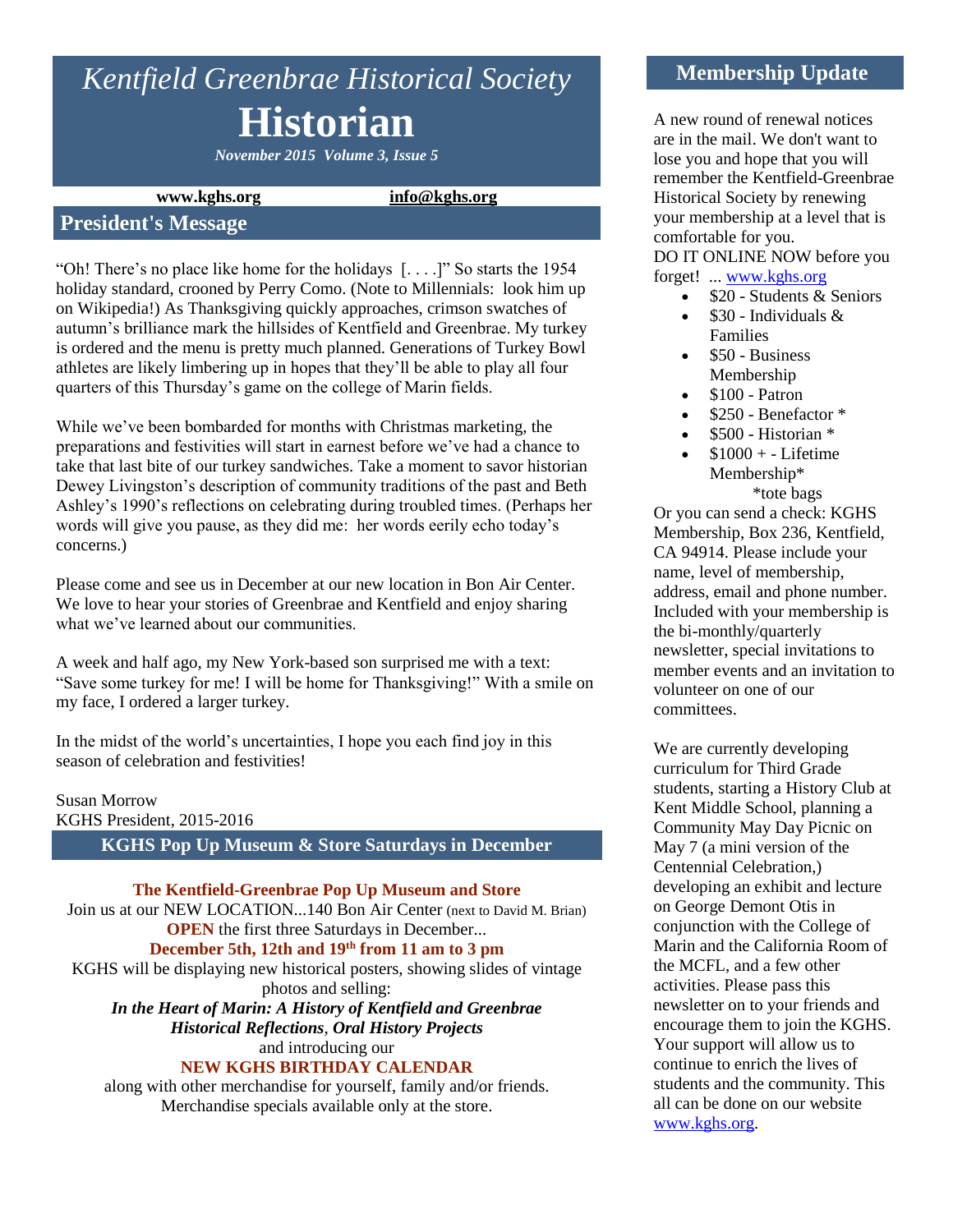#### **New Wells Fargo Mural features Greenbrae History**



*Greenbrae Mural, Wells Fargo Bank 2015*

The Greenbrae Branch of the Wells Fargo Bank has just installed a beautiful new mural inside its lobby. The photos of families and historical places of interest came from the archives of the Kentfield Greenbrae Historical Society, with color added by the designer. Do you recognize anyone or any place? A legend on the wall will help.

#### **The Turkey Bowl...A 50 Year History ... Ross Gondak**

#### **The Turkey Bowl #50 November 26, 2015 10 am at the College of Marin Stadium**

We consider our game "The Turkey Bowl" but that is simply our own inconsiderate opinion based on the knowledge that the world revolves around us. There may be several other local "historians" who might provide additional or contradictory input but as I recollect the first "The Turkey Bowl" was played at Greenbrae School on a very muddy Thanksgiving day almost 50 years ago. That year we had Turkey Bowl players representing Redwood High classes 1965 through 1971 (Kent 1961-1967) and we played by tackle football rules. Two future NFL head coaches (Bruce Coslet and Pete Carroll) were in the game as well as several accomplished college football players ...and no old guys. Notably that day, Dave Cox of MCAL fame, ran 100+ yards untouched for a touchdown ...but his end zone celebration was dampened when he discovered that everyone who had pretended to tackle him (but missed on purpose) was laying on the field laughing.

Every year since then "The Turkey Bowl" games have been held on all the local fields...Kent, Bacich, Redwood, Piper Park and now the Bowl is hosted at College of Marin. We haven't been kicked off there yet because that field has already been classified as "hazardous" and we're all insured now so no one cares. This year is our 50th "The Turkey Bowl" and we still expect to see a good group of originals, offspring and friends out for the game...Now, almost all attendees are old guys, we play by touch football rules and two-toned Footjoys are sometimes substituted for Riddell speed cleats. Many players are well over 60 and still play all four quarters but the quarters are much shorter and the number of retired "official assistant coaches" lounging on the sidelines grows every year.





*Turkey Bowl team 2013 (Ross Gondak Collection) Turkey Bowl in 1940's (Kamp collection)*

# **Holiday Traditions in Greenbrae... Dewey Livingston**

.. With the first new homes in place in 1947, the Greenbrae Co. started an annual Christmas home decoration contest, judged by nonresidents and offering a \$50 first prize and many secondary cash prizes and gifts. The Greenbrae Property Owners Association took over the sponsorship of the holiday events in 1948 while the Greenbrae Co. continued to offer prizes.

Jeff Craemer remembered that people " would go all out to decorate their houses." Every Christmas season his family drove all over Greenbrae to look, and there would always be a feature in the local paper. People came from other towns to look, as well. "The vast number of sightseers who have driven through the tract during the past week have been impressed by the mechanical presentations," claimed the *Independent* in December 1947, "including a Santa Claus who actually rides a reindeer in front of the J. M. Heath home at 41 Corte Morada, and the snow man who repeatedly gets his hat knocked off by a snowball in the home of the Ralph Brears on Bretano Way."

"My dad was always trying to win, he was quite mechanical and did a lot of stuff that was really fun, with moving things and all," recalled Butch Brear, "but there was a guy that lived on Almenar who always beat my dad, he'd have these motorized things. There was a lot of competition in those days." That guy was no doubt Frank Volta at 71 Almenar who, with his wife, won the 1952 countywide contest with their holiday-themed railroad, as described in the local paper.

 *The winning decoration is an animated train on which Mr. and Mrs. Volta worked two and a half*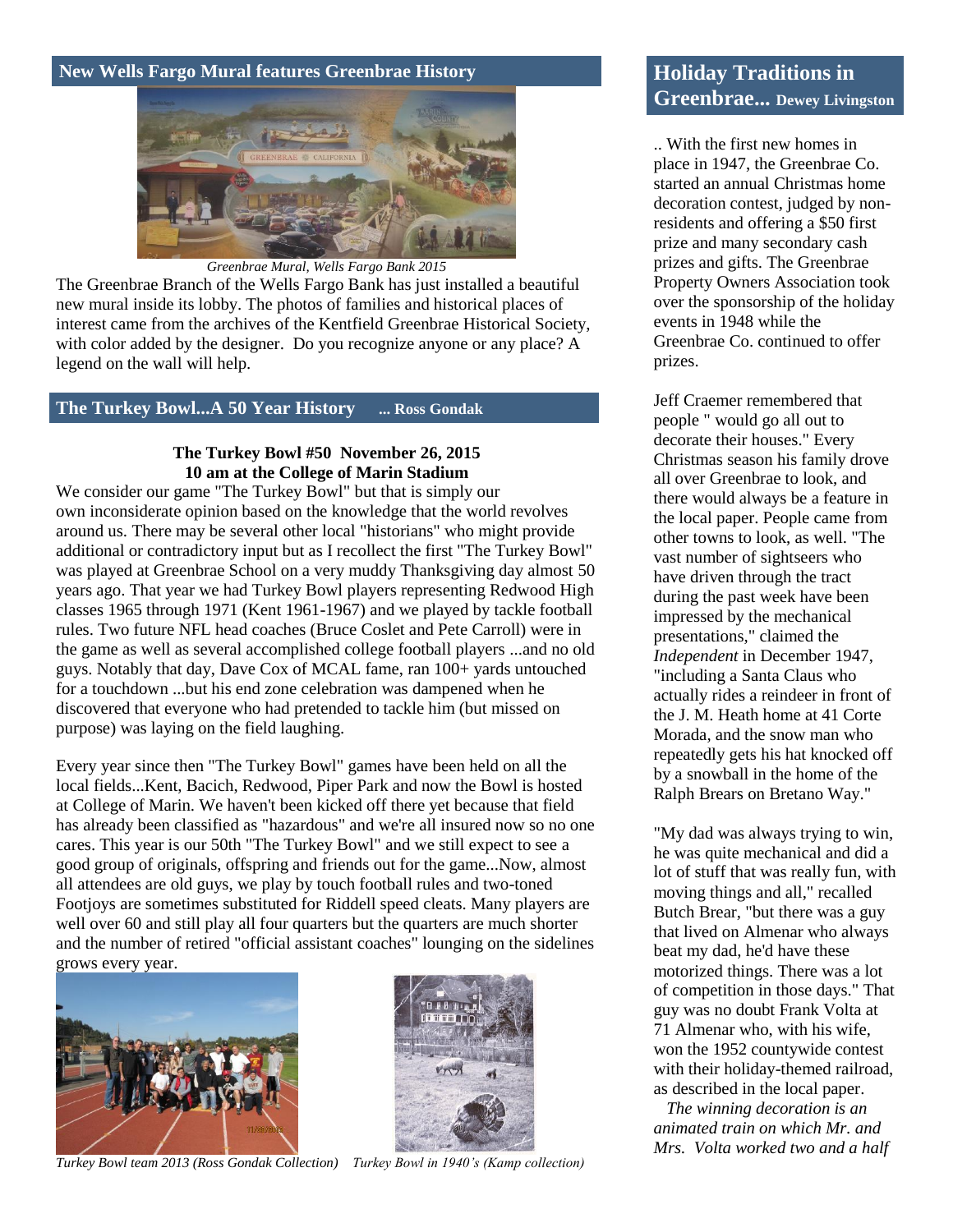*months during evenings and weekends to complete. The train moves on a track layout with Santa waving from the cab of the locomotive. There are lights on the train, a dispatcher on the caboose, a man oiling the wheels, and even a hobo riding the rods of one car.*

There were years worth of memorable decorations. The winner in 1956 was the Onorato family at 63 Almenar, with their "unusual snow scene complete with an old fashioned sleigh full of presents in a setting reminiscent of Currier and Ives." In 1958 Pietro Pinoni created "Pietro's Christmas Kitchen" to win the top prize. Andrea Schulz noted that the decoration contest ended with the energy shortage of the 1970's.

## **Kentfield Fire Department Annual Christmas Party**

The Kentfield Fire Department has a good reputation for its- community service, which continues to this day. Besides the traditional schoolchildren tours, the Kentfield Fire Districts's main annual community outreach was the Christmas party. Volunteer firemen sold tickets and bought and wrapped presents for different age groups. On the second floor meeting hall, the firemen hosted a party for the kids in town. Each got a present and a big stocking full of goodies, and there was a raffle and entertainment. The budget in 1934 was for \$20 and included purchasing the toys and refreshments for all the local children!

Dave Pekonen remembers his father, an engineer at the KTIM Tower, playing Santa in the 40's. The event ended when, according to David Manahan, the population became too big to handle. Later, the Kentfield Association of Firefighter's annual pancake breakfast replaced the Christmas party, continuing a long tradition of KFD involvement in the community. - *In the Heart of Marin*, Dewey Livingston pages 192-193 Interviews with Dave Pekonen & Fire Chief Paul Smith



 *2 ½ " x 3 ½ " Kent Market Calendar Kentfield Fire Department decorated for Christmas Party 1940's (photos courtesy Kent Fire District)*

# **At Christmastime in Greenbrae Beth Ashley column 1990's**

A WOMAN in line at Longs confided that she was having a hard time getting into the Christmas spirit. 'The world's in too much of a mess.' I agreed with her, heavy-heartedly. But when I emptied my basket for checkout, it was full of wrapping paper, red ribbon and paper goods for our traditional Christmas Eve party. Somehow, we do carry on.

My Christmas list, as usual, is distressingly long - gifts for five sons and their wives, nine grandchildren, two greats, and a raft of nieces, nephews and friends. When I know what a person wants - or needs - I am delighted to buy it. When I am just buying to fulfill an obligation, I cringe.

'Most of us have more things than we can possibly use,' said the lady at Longs.

I know we live in a world padded with goodies - ever-morescrumptious clothing, ever-moreluscious food and wine, evermore-amazing techno-toys. Such things are signs of human evolution, the amazing progression from cave-dwelling to luxury lifestyle. Far be it for me to poohpooh such miracles, though sometimes I wonder just where they will stop. How many more refinements do we need?

Part of my motivation is the old one - wanting to delight my loved ones with welcome surprises. Another part is the wish to adhere to old ways. Good or bad, our Christmas tradition has always been excess: lots of gifts, lots of food, lots of mob-scene gettogethers. The goal: that everyone feel safe, cosseted, loved. A third is to make a statement - that however dark the world seems to be, we will light our own personal candle. We will not allow despair.

How easy it would be, at this juncture in history, to feel swamped by the daily news: driveby shootings in the East Bay, endless savagery in the Middle East, famine and civil wars all over the globe, hideous murders everywhere.

And yet, and yet. Around us are so many warm-hearted people, trying so hard to do good. We have beleaguered friends who have carried on bravely and kids who, despite the temptations, have turned out OK. There is much to be glad for. Christmas was intended as a time of hope, when all the world's ugliness is suddenly redeemed.

So we honor its intention as bet we can, trimming the tree, wrapping